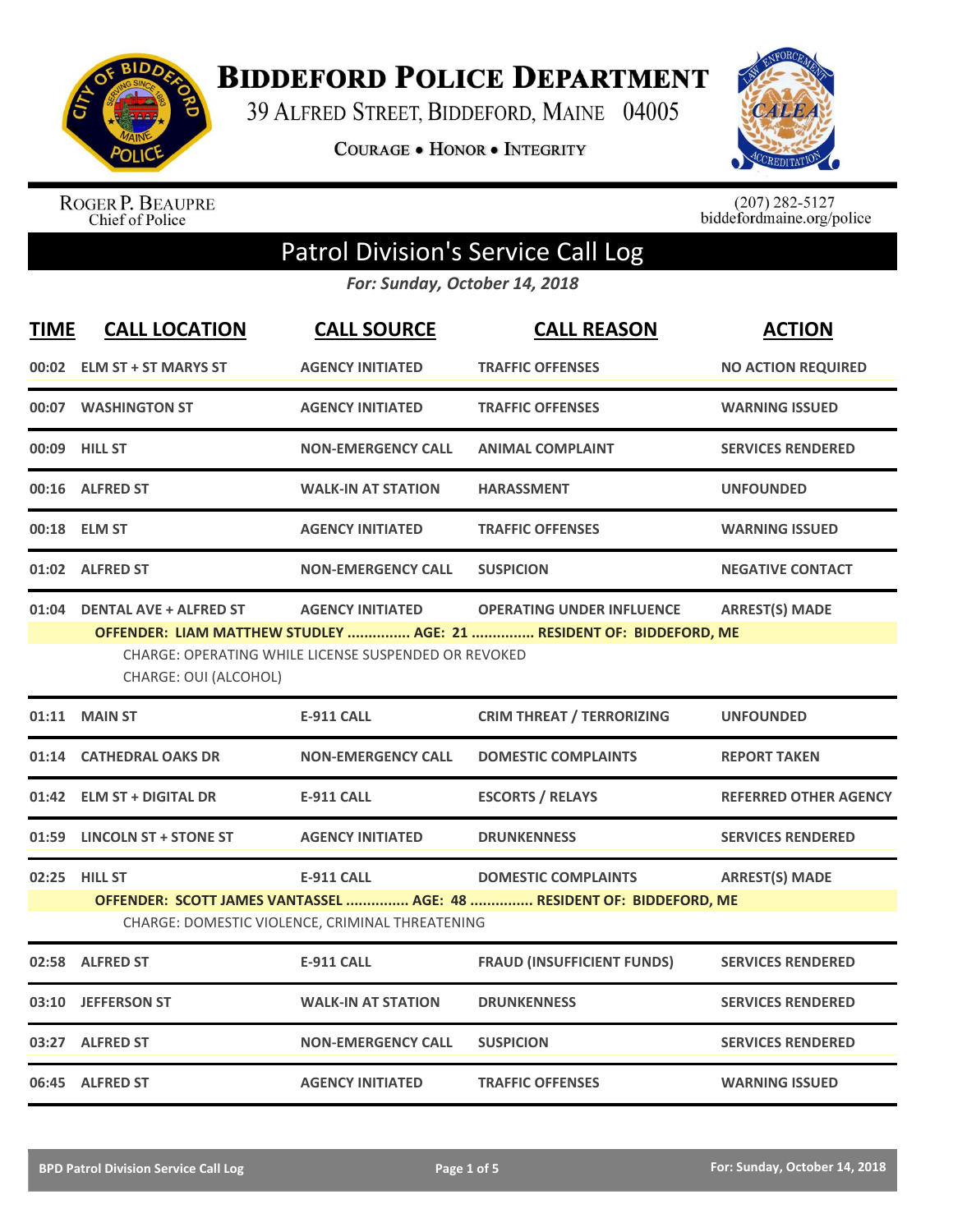| <b>TIME</b> | <b>CALL LOCATION</b>         | <b>CALL SOURCE</b>        | <b>CALL REASON</b>            | <b>ACTION</b>                |
|-------------|------------------------------|---------------------------|-------------------------------|------------------------------|
| 07:23       | <b>MEDICAL CENTER DR</b>     | <b>NON-EMERGENCY CALL</b> | <b>ASSIST PD AGENCY</b>       | <b>SERVICES RENDERED</b>     |
| 08:35       | <b>HERRING AVE</b>           | <b>AGENCY INITIATED</b>   | <b>CODES ENFORCEMENT</b>      | <b>REFERRED OTHER AGENCY</b> |
| 08:43       | <b>GRAHAM ST</b>             | <b>AGENCY INITIATED</b>   | <b>PARKING COMPLAINT</b>      | <b>PARKING TICKET ISSUED</b> |
|             | 09:02 WATER ST + PIKE ST     | <b>AGENCY INITIATED</b>   | <b>TRAFFIC OFFENSES</b>       | <b>WARNING ISSUED</b>        |
|             | 09:06 LAMBERT ST + ALFRED ST | <b>AGENCY INITIATED</b>   | <b>TRAFFIC OFFENSES</b>       | <b>WARNING ISSUED</b>        |
|             | 09:16 ALFRED ST              | <b>WALK-IN AT STATION</b> | <b>COURT ORDERED CHECK IN</b> | <b>SERVICES RENDERED</b>     |
| 09:16       | <b>ALFRED ST</b>             | <b>AGENCY INITIATED</b>   | <b>TRAFFIC OFFENSES</b>       | <b>VSAC ISSUED</b>           |
| 09:19       | <b>SOUTH ST + MAY ST</b>     | <b>NON-EMERGENCY CALL</b> | <b>INFO LOGGED</b>            | <b>REFERRED OTHER AGENCY</b> |
|             | 09:27 ALFRED ST              | <b>AGENCY INITIATED</b>   | <b>SUSPICION</b>              | <b>SERVICES RENDERED</b>     |
|             | 09:41 ALFRED ST              | <b>AGENCY INITIATED</b>   | <b>TRAFFIC OFFENSES</b>       | <b>WARNING ISSUED</b>        |
| 09:43       | <b>MAY ST</b>                | <b>AGENCY INITIATED</b>   | <b>TRAFFIC OFFENSES</b>       | <b>VSAC ISSUED</b>           |
| 09:48       | <b>MAIN ST</b>               | <b>E-911 CALL</b>         | <b>CHECK WELFARE</b>          | <b>TRANSPORT TO HOSPITAL</b> |
|             | 09:58 ALFRED ST              | <b>AGENCY INITIATED</b>   | <b>TRAFFIC OFFENSES</b>       | <b>WARNING ISSUED</b>        |
|             | 09:59 SOUTH ST               | <b>NON-EMERGENCY CALL</b> | <b>ANIMAL COMPLAINT</b>       | <b>SERVICES RENDERED</b>     |
|             | 10:06 ALFRED ST              | <b>AGENCY INITIATED</b>   | <b>TRAFFIC OFFENSES</b>       | <b>WARNING ISSUED</b>        |
| 10:08       | <b>THORNTON ST</b>           | <b>WALK-IN AT STATION</b> | <b>ASSAULT</b>                | <b>UNFOUNDED</b>             |
|             | 10:13 CLEAVES ST             | <b>NON-EMERGENCY CALL</b> | <b>MENTAL ILLNESS CASES</b>   | <b>REPORT TAKEN</b>          |
|             | 10:26 ELM ST                 | <b>AGENCY INITIATED</b>   | <b>TRAFFIC OFFENSES</b>       | <b>WARNING ISSUED</b>        |
|             | 10:35 ALFRED ST              | <b>AGENCY INITIATED</b>   | <b>TRAFFIC OFFENSES</b>       | <b>VSAC ISSUED</b>           |
|             | 10:40 ROBERTS ST             | <b>NON-EMERGENCY CALL</b> | <b>CHECK WELFARE</b>          | <b>SERVICES RENDERED</b>     |
|             | 11:07 MAY ST                 | <b>AGENCY INITIATED</b>   | <b>ANIMAL COMPLAINT</b>       | <b>GONE ON ARRIVAL</b>       |
|             | 11:19 SULLIVAN ST            | E-911 CALL                | 911 MISUSE                    | <b>NEGATIVE CONTACT</b>      |
|             | 11:26 ALFRED ST              | <b>WALK-IN AT STATION</b> | <b>MENTAL ILLNESS CASES</b>   | <b>TRANSPORT TO HOSPITAL</b> |
|             | <b>11:33 MAIN ST</b>         | <b>AGENCY INITIATED</b>   | <b>TRAFFIC OFFENSES</b>       | <b>WARNING ISSUED</b>        |
|             | 11:39 MAIN ST                | <b>AGENCY INITIATED</b>   | <b>TRAFFIC OFFENSES</b>       | <b>WARNING ISSUED</b>        |
|             | 11:46 ORCHARD ST             | <b>WALK-IN AT STATION</b> | <b>ALL OTHER</b>              | <b>SERVICES RENDERED</b>     |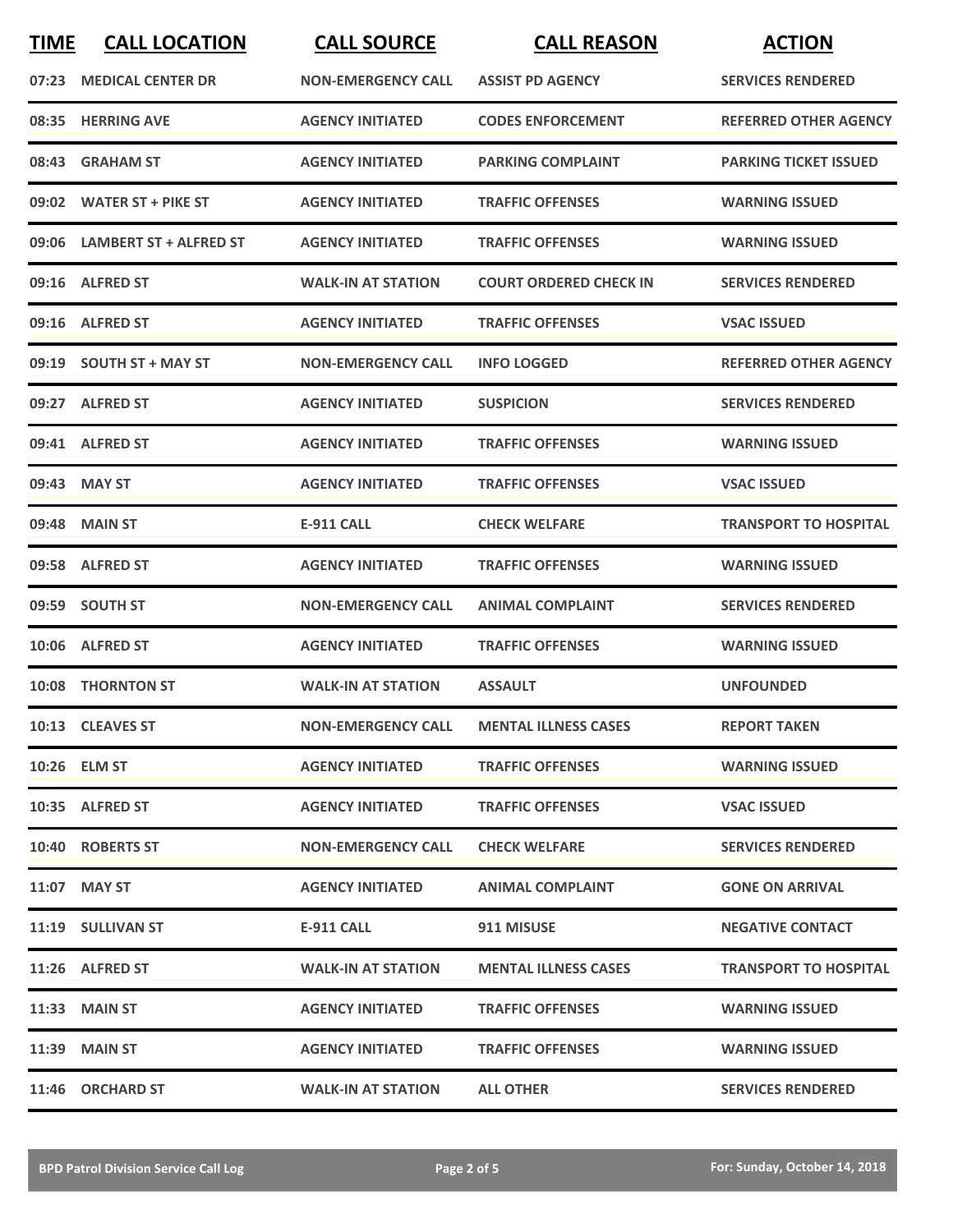| <b>TIME</b> | <b>CALL LOCATION</b>                                            | <b>CALL SOURCE</b>        | <b>CALL REASON</b>                                                                     | <b>ACTION</b>             |
|-------------|-----------------------------------------------------------------|---------------------------|----------------------------------------------------------------------------------------|---------------------------|
|             | 11:50 SOUTH ST                                                  | <b>AGENCY INITIATED</b>   | <b>TRAFFIC OFFENSES</b>                                                                | <b>WARNING ISSUED</b>     |
|             | 11:51 ALFRED ST                                                 | <b>NON-EMERGENCY CALL</b> | <b>TRESPASSING</b>                                                                     | <b>SERVICES RENDERED</b>  |
|             | 11:59 SOUTH ST                                                  | <b>AGENCY INITIATED</b>   | <b>TRAFFIC OFFENSES</b>                                                                | <b>WARNING ISSUED</b>     |
|             | 12:07 SOUTH ST                                                  | <b>AGENCY INITIATED</b>   | <b>TRAFFIC OFFENSES</b>                                                                | <b>VSAC ISSUED</b>        |
|             | 12:11 SOUTH ST                                                  | <b>NON-EMERGENCY CALL</b> | <b>HARASSMENT</b>                                                                      | <b>REPORT TAKEN</b>       |
|             | 12:15 ALFRED ST                                                 | <b>AGENCY INITIATED</b>   | <b>TRAFFIC OFFENSES</b>                                                                | <b>WARNING ISSUED</b>     |
|             | 12:20 SOUTH ST                                                  | <b>AGENCY INITIATED</b>   | <b>TRAFFIC OFFENSES</b>                                                                | <b>WARNING ISSUED</b>     |
|             | 12:28 SOUTH ST                                                  | <b>AGENCY INITIATED</b>   | <b>TRAFFIC OFFENSES</b>                                                                | <b>WARNING ISSUED</b>     |
| 12:29       | <b>JEFFERSON ST + ADAMS ST</b><br><b>CHARGE: WARRANT ARREST</b> | <b>AGENCY INITIATED</b>   | <b>WARRANT ARREST</b><br>OFFENDER: LANELL J ADAMS  AGE: 32  RESIDENT OF: BIDDEFORD, ME | <b>ARREST(S) MADE</b>     |
|             | 12:38 WEST ST                                                   | <b>NON-EMERGENCY CALL</b> | <b>JUVENILE OFFENSES</b>                                                               | <b>SERVICES RENDERED</b>  |
|             | 12:43 SOUTH ST                                                  | <b>AGENCY INITIATED</b>   | <b>TRAFFIC OFFENSES</b>                                                                | <b>WARNING ISSUED</b>     |
|             | 12:49 SOUTH ST                                                  | <b>AGENCY INITIATED</b>   | <b>TRAFFIC OFFENSES</b>                                                                | <b>NO VIOLATION</b>       |
|             | 12:56 HAYFIELD RD                                               | <b>AGENCY INITIATED</b>   | <b>TRAFFIC OFFENSES</b>                                                                | <b>VSAC ISSUED</b>        |
|             | 13:00 LINCOLN ST                                                | <b>E-911 CALL</b>         | 911 MISUSE                                                                             | <b>NO ACTION REQUIRED</b> |
|             | 13:02 LINCOLN ST                                                | <b>E-911 CALL</b>         | 911 MISUSE                                                                             | <b>NO ACTION REQUIRED</b> |
|             | 13:13 SOUTH ST                                                  | <b>AGENCY INITIATED</b>   | <b>TRAFFIC OFFENSES</b>                                                                | <b>VSAC ISSUED</b>        |
|             | 13:16 HILL ST                                                   | <b>AGENCY INITIATED</b>   | <b>TRAFFIC OFFENSES</b>                                                                | <b>VSAC ISSUED</b>        |
|             | 13:22 LINCOLN ST                                                | <b>NON-EMERGENCY CALL</b> | <b>ARTICLES LOST/FOUND</b>                                                             | <b>ITEM REMOVED</b>       |
|             | 13:25 SOUTH ST                                                  | <b>AGENCY INITIATED</b>   | <b>TRAFFIC OFFENSES</b>                                                                | <b>VSAC ISSUED</b>        |
|             | 13:41 ELM ST + LANDRY ST                                        | <b>AGENCY INITIATED</b>   | <b>TRAFFIC OFFENSES</b>                                                                | <b>WARNING ISSUED</b>     |
|             | 14:05 SULLIVAN ST + WATER ST                                    | <b>AGENCY INITIATED</b>   | <b>TRAFFIC OFFENSES</b>                                                                | <b>WARNING ISSUED</b>     |
|             | 14:21 ELM ST                                                    | <b>AGENCY INITIATED</b>   | <b>TRAFFIC OFFENSES</b>                                                                | <b>WARNING ISSUED</b>     |
|             | <b>14:29 MAIN ST</b>                                            | <b>AGENCY INITIATED</b>   | <b>TRAFFIC OFFENSES</b>                                                                | <b>VSAC ISSUED</b>        |
|             | 14:47 SOUTH ST                                                  | <b>AGENCY INITIATED</b>   | <b>TRAFFIC OFFENSES</b>                                                                | <b>NO VIOLATION</b>       |
|             | 14:55 SOUTH ST                                                  | <b>AGENCY INITIATED</b>   | <b>TRAFFIC OFFENSES</b>                                                                | <b>WARNING ISSUED</b>     |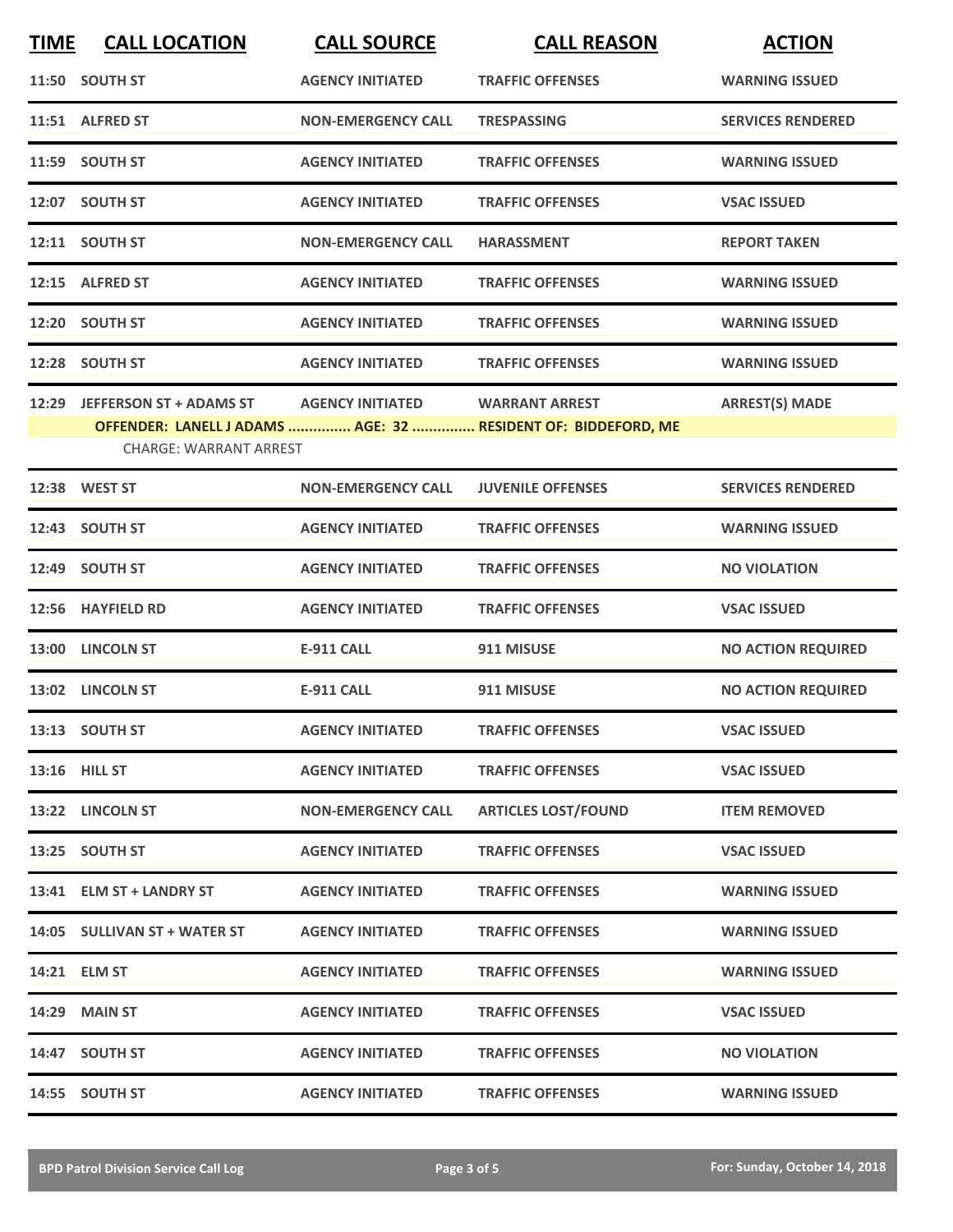| <b>TIME</b> | <b>CALL LOCATION</b>                                                                                                                                                                                                            | <b>CALL SOURCE</b>        | <b>CALL REASON</b>                                 | <b>ACTION</b>             |  |
|-------------|---------------------------------------------------------------------------------------------------------------------------------------------------------------------------------------------------------------------------------|---------------------------|----------------------------------------------------|---------------------------|--|
|             | <b>15:01 MAIN ST</b>                                                                                                                                                                                                            | <b>AGENCY INITIATED</b>   | <b>TRAFFIC OFFENSES</b>                            | <b>WARNING ISSUED</b>     |  |
|             | 15:16 POOL ST                                                                                                                                                                                                                   | <b>AGENCY INITIATED</b>   | <b>TRAFFIC OFFENSES</b>                            | <b>WARNING ISSUED</b>     |  |
|             | 15:18 ELM ST                                                                                                                                                                                                                    | <b>NON-EMERGENCY CALL</b> | <b>MENTAL ILLNESS CASES</b>                        | <b>NO VIOLATION</b>       |  |
|             | 15:26 ALFRED ST                                                                                                                                                                                                                 | <b>AGENCY INITIATED</b>   | <b>TRAFFIC OFFENSES</b>                            | <b>WARNING ISSUED</b>     |  |
|             | 15:35 RAYMOND ST + HILL ST                                                                                                                                                                                                      | <b>AGENCY INITIATED</b>   | <b>TRAFFIC OFFENSES</b>                            | <b>VSAC ISSUED</b>        |  |
|             | 16:14 POMERLEAU ST                                                                                                                                                                                                              | <b>NON-EMERGENCY CALL</b> | <b>SUSPICION</b>                                   | <b>SERVICES RENDERED</b>  |  |
|             | 16:40 ALFRED ST                                                                                                                                                                                                                 | <b>AGENCY INITIATED</b>   | <b>TRAFFIC OFFENSES</b>                            | <b>CITATION ISSUED</b>    |  |
|             | OFFENDER: MICHAEL ROBERT REID  AGE: 36  RESIDENT OF: BIDDEFORD, ME<br>CHARGE: OPERATING WHILE LICENSE SUSPENDED OR REVOKED<br>CHARGE: POSSESS SUSPENDED DRIVERS LICENSE: CRIME<br><b>CHARGE: VIOLATING CONDITION OF RELEASE</b> |                           |                                                    |                           |  |
|             | 16:42 POOL ST + MEETINGHOUSE RD                                                                                                                                                                                                 | <b>NON-EMERGENCY CALL</b> | <b>TRAFFIC OFFENSES</b>                            | <b>WARNING ISSUED</b>     |  |
|             | 16:47 ALFRED ST                                                                                                                                                                                                                 | <b>NON-EMERGENCY CALL</b> | <b>COURT ORDERED CHECK IN</b>                      | <b>SERVICES RENDERED</b>  |  |
| 17:15       | <b>ALFRED ST</b>                                                                                                                                                                                                                | <b>AGENCY INITIATED</b>   | <b>TRAFFIC OFFENSES</b>                            | <b>WARNING ISSUED</b>     |  |
| 17:28       | <b>UNION ST</b>                                                                                                                                                                                                                 | <b>AGENCY INITIATED</b>   | <b>TRAFFIC OFFENSES</b>                            | <b>VSAC ISSUED</b>        |  |
|             | 18:08 LINCOLN ST                                                                                                                                                                                                                | <b>E-911 CALL</b>         | 911 MISUSE                                         | <b>NO ACTION REQUIRED</b> |  |
|             | 19:10 FRANKLIN ST                                                                                                                                                                                                               | <b>NON-EMERGENCY CALL</b> | <b>CIVIL COMPLAINT</b>                             | <b>CIVIL COMPLAINT</b>    |  |
| 19:20       | <b>MARBLEHEAD LN</b>                                                                                                                                                                                                            | <b>AGENCY INITIATED</b>   | <b>SUSPICION</b>                                   | <b>SERVICES RENDERED</b>  |  |
|             | 19:27 ELM ST                                                                                                                                                                                                                    | <b>AGENCY INITIATED</b>   | <b>TRAFFIC OFFENSES</b>                            | <b>WARNING ISSUED</b>     |  |
|             | 19:36 POOL ST + MEETINGHOUSE RD                                                                                                                                                                                                 | <b>AGENCY INITIATED</b>   | <b>TRAFFIC OFFENSES</b>                            | <b>WARNING ISSUED</b>     |  |
|             | 19:56 ALFRED ST                                                                                                                                                                                                                 | <b>NON-EMERGENCY CALL</b> | ATTEMPTED/THREATENED SUICIDE TRANSPORT TO HOSPITAL |                           |  |
| 19:59       | <b>BEACON AVE</b>                                                                                                                                                                                                               | <b>NON-EMERGENCY CALL</b> | <b>CHECK WELFARE</b>                               | <b>SERVICES RENDERED</b>  |  |
|             | 20:08 POOL ST + MEETINGHOUSE RD                                                                                                                                                                                                 | <b>AGENCY INITIATED</b>   | <b>TRAFFIC OFFENSES</b>                            | <b>WARNING ISSUED</b>     |  |
|             | 20:24 PINE ST                                                                                                                                                                                                                   | <b>AGENCY INITIATED</b>   | <b>TRAFFIC OFFENSES</b>                            | <b>WARNING ISSUED</b>     |  |
|             | 20:26 ELM ST                                                                                                                                                                                                                    | <b>AGENCY INITIATED</b>   | <b>TRAFFIC OFFENSES</b>                            | <b>WARNING ISSUED</b>     |  |
|             | 20:26 GUINEA RD + EVANTHIA DR                                                                                                                                                                                                   | <b>AGENCY INITIATED</b>   | <b>TRAFFIC OFFENSES</b>                            | <b>WARNING ISSUED</b>     |  |
|             | 20:48 ALFRED ST                                                                                                                                                                                                                 | <b>E-911 CALL</b>         | <b>DISTURBANCE / NOISE</b>                         | <b>SERVICES RENDERED</b>  |  |
| 21:27       | <b>MARBLEHEAD LN</b>                                                                                                                                                                                                            | <b>AGENCY INITIATED</b>   | <b>SUSPICION</b>                                   | <b>SERVICES RENDERED</b>  |  |